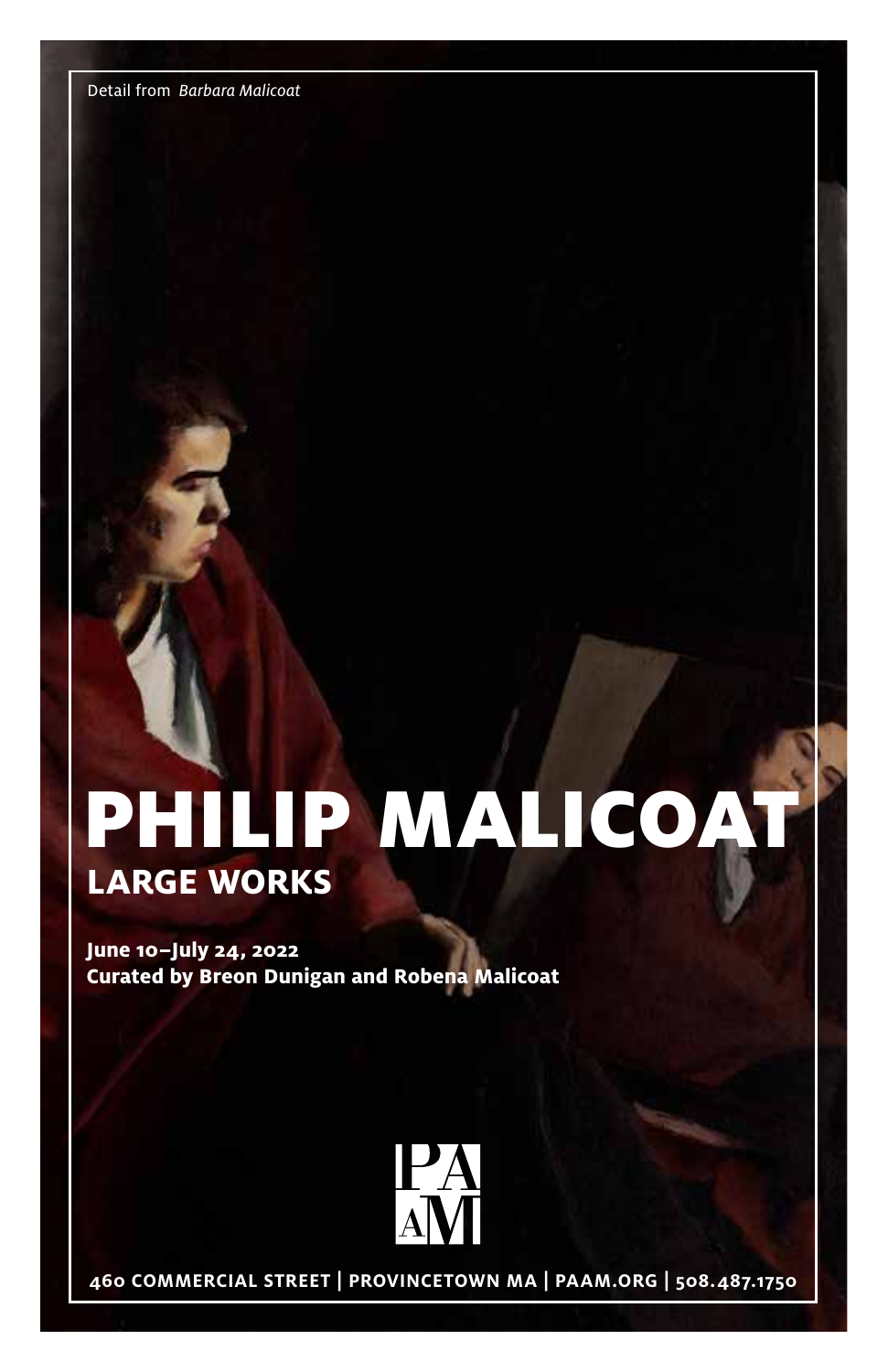## PHILIP MALICOAT



Philip Malicoat painted for over 50 years in Provincetown. He arrived in 1929 to study with Charles W. Hawthorne at the Cape Cod School of Art and immediately found his artistic home.

Between his studio in Provincetown and his trips to Europe, Malicoat produced a serious body of work that is unique for his subtle use of color and for what Ronald Kuchta described in Provincetown Painters as a sense of vastness and mystery in nature.

Malicoat was well respected by his fellow artists and his students during his lifetime.

The consistent and high quality of his painting is evident in this body of large scale paintings produced in his Provincetown studio.

It is a great pleasure to present these works at the Provincetown Art Association and Museum, an organization that he was devoted to and where he exhibited regularly from 1930-1979.

Detail from Self Portraitt

Growing up in our family, creating was as natural as breathing. Be it the lovingly crafted clothes we wore, our handmade toys, or the musical instruments we played, there was always an artist's hand involved. In our childhood, our grandfather, Philip Cecil Malicoat (1908–1981) was the patriarch of this hive of creativity. He and his wife Barbara Haven Malicoat fostered and supported that creative spirit at home and in their community.

From a child's perspective, Phil was two distinctly different people. To us he was the playful, mischievous, funny and supportive grandfather who enjoyed having 6 granddaughters. He was the host of Sunday picnics at the "shack" with extended family and friends. The man who always showered and looked his best on Saturday nights when headed to the Beachcombers.

Yet we were always keenly aware of the other Philip Malicoat. The ARTIST. We understood his important place in the art history of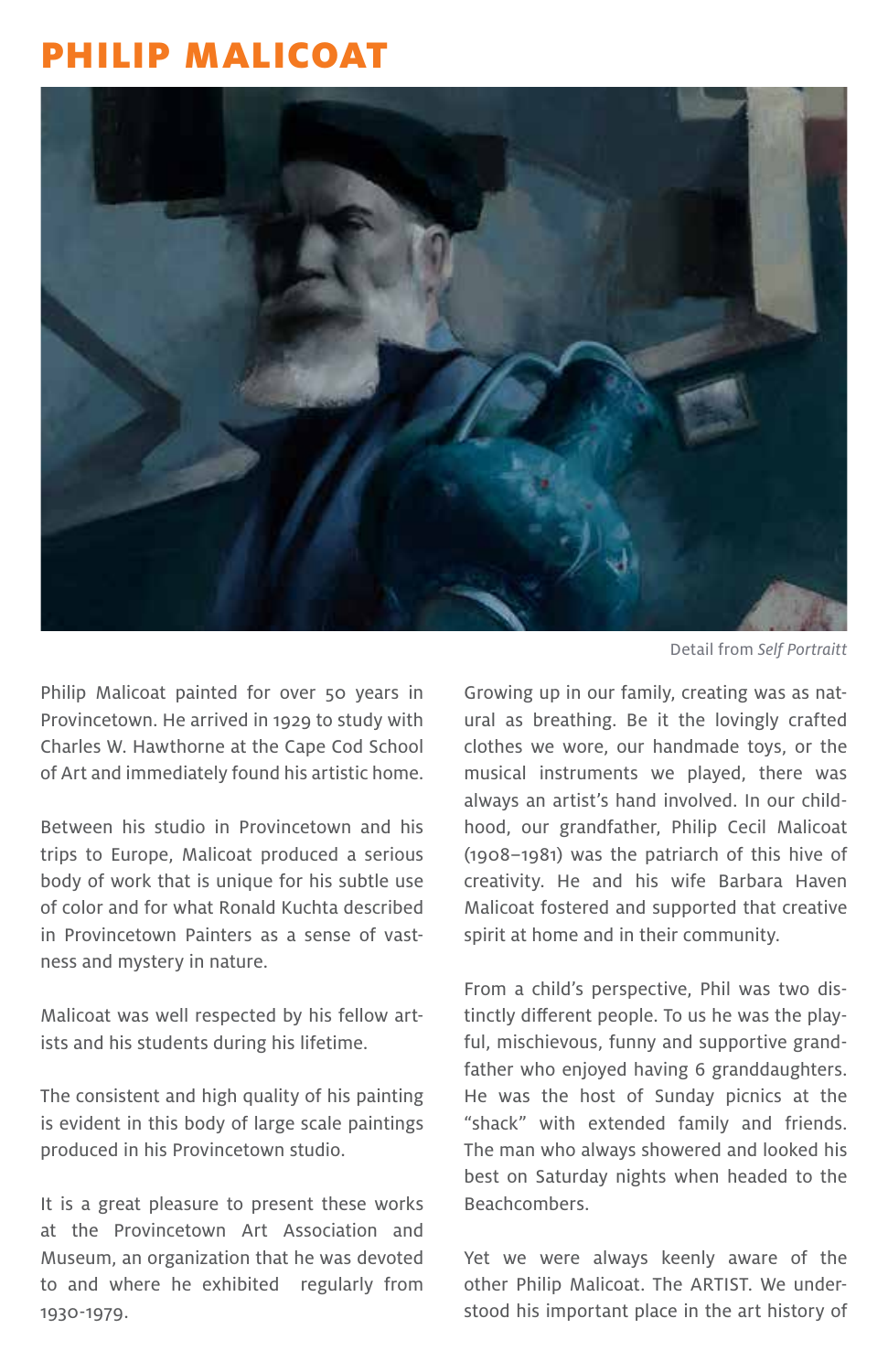

Provincetown. The painter who retreated to his studio daily and who we knew, though it was unspoken, not to disturb. His studio was dark and moody, full of artifacts and enormous, looming paintings. Still lifes were set up and not to be touched. Sometimes there were nude models or students taking class. There was always classical music.

It was the place where most of the paintings in this exhibition were created. We understood it to be a sacred space, the only connection to the outside world being the intercom connected to the kitchen so he could be called in for lunch. It was a place we were in awe of, and a little overwhelmed by. On rare occasions we would be invited in to have our portrait drawn or to model for one of his classes and those invitations felt like a special adventure and one to be taken seriously.

Detail from Interior

With the Bach Cello Concertos in the background, we remember and imagine the ARTIST Philip Malicoat creating these paintings. We understand his need for time and space to think and to paint. We are pleased to have the opportunity to share these monumental studio paintings together for the first time in nearly 45 years.

Many thanks to all of those who have helped make this show possible. Extensive restoration work was necessary to prepare many of these paintings for exhibition. Special thanks to Michael Carroll, Kristina Bird and Debra Dickinson. Thanks to Jim Zimmerman for always making things look beautiful and Seth Abrahamson for always being game.

–Breon Dunigan and Robena Malicoat

As adults and both artists we have grown keenly aware of the importance of that sacred space.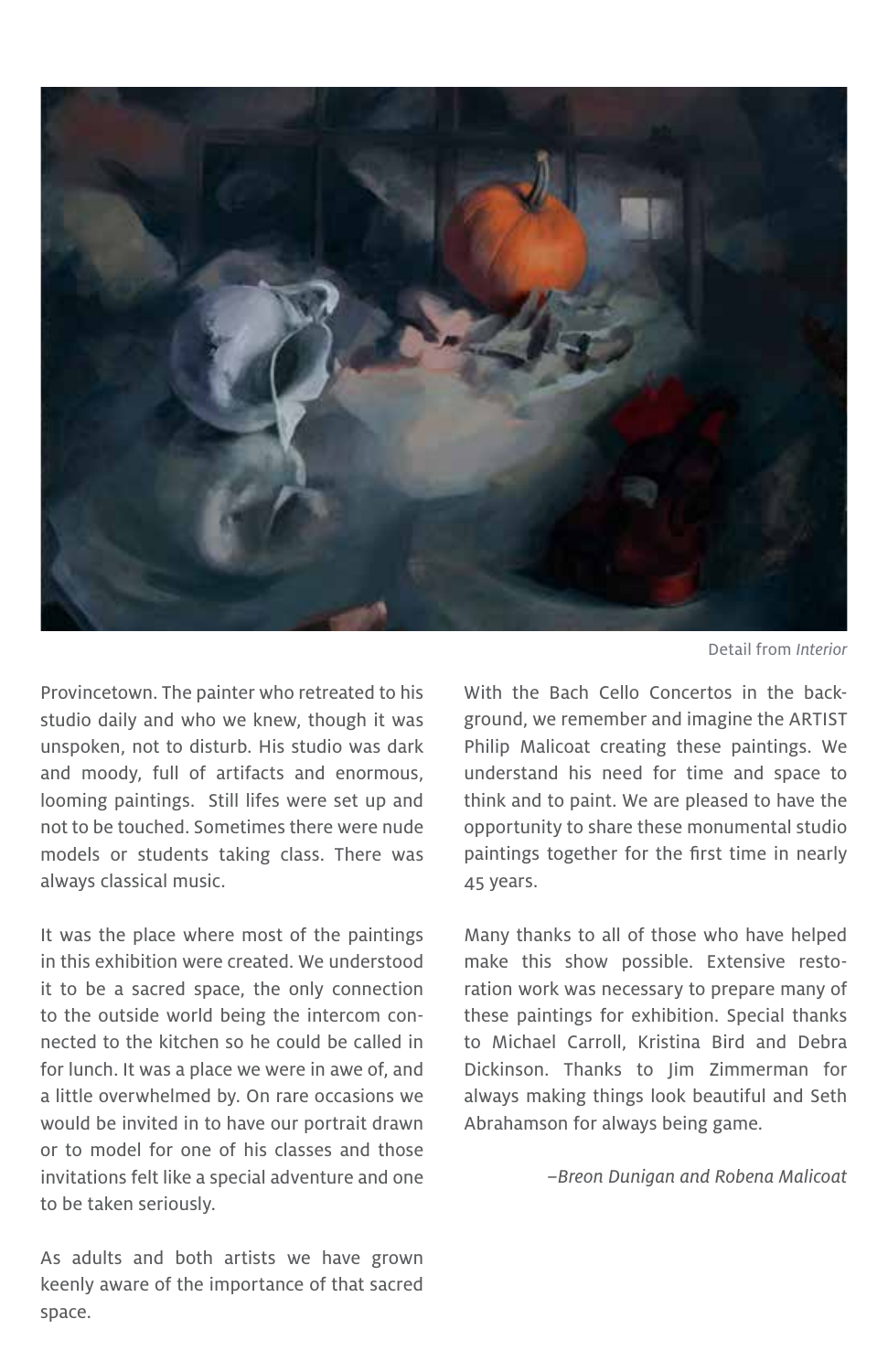## PHILIP MALICOAT



#### **Biographic Notes**

Born, 1908, Indianapolis Indiana

Attended John Heron Institute, Indianapolis, Indiana 1927–1929

Studied painting Cape Cod School of Arts with Charles W. Hawthorne, 1929 and 1930; with Henry Hensche, Cape School of Art, 1931 and 1932

Studied drawing with Edwin Dickinson, winter 1931–1932

Permanent home, Provincetown, Massachusetts, 1931

Worked on W.P.A. project, 1932

Taught drawing and painting privately and under the sponsorship of the Cape Cod Art Association, Hyannis, Massachusetts; Nauset Painters, Orleans, Massachusetts; Falmouth

Detail from untitled (landscape)

Artist's Guild, Falmouth, Massachusetts; and the Cape Cod School of Music and Art, Barnstable, Massachusetts

Painted in France and Greece, winter, 1955–1956

Painted a year in France, 1960–1961

Painted in France and Greece, winter, 1966–1967

Painted in Ireland, 1978 and 1980

Included in many private collections and has works in the Hirshhorn Museum, Washington, D.C.; the Rochester Museum, Rochester, New York; The Chrysler Museum, Norfolk, Virginia; the Provincetown Art Association and Museum, Provincetown, Massachusetts, and the Cape Cod Museum of Art, Dennis, Massachusetts.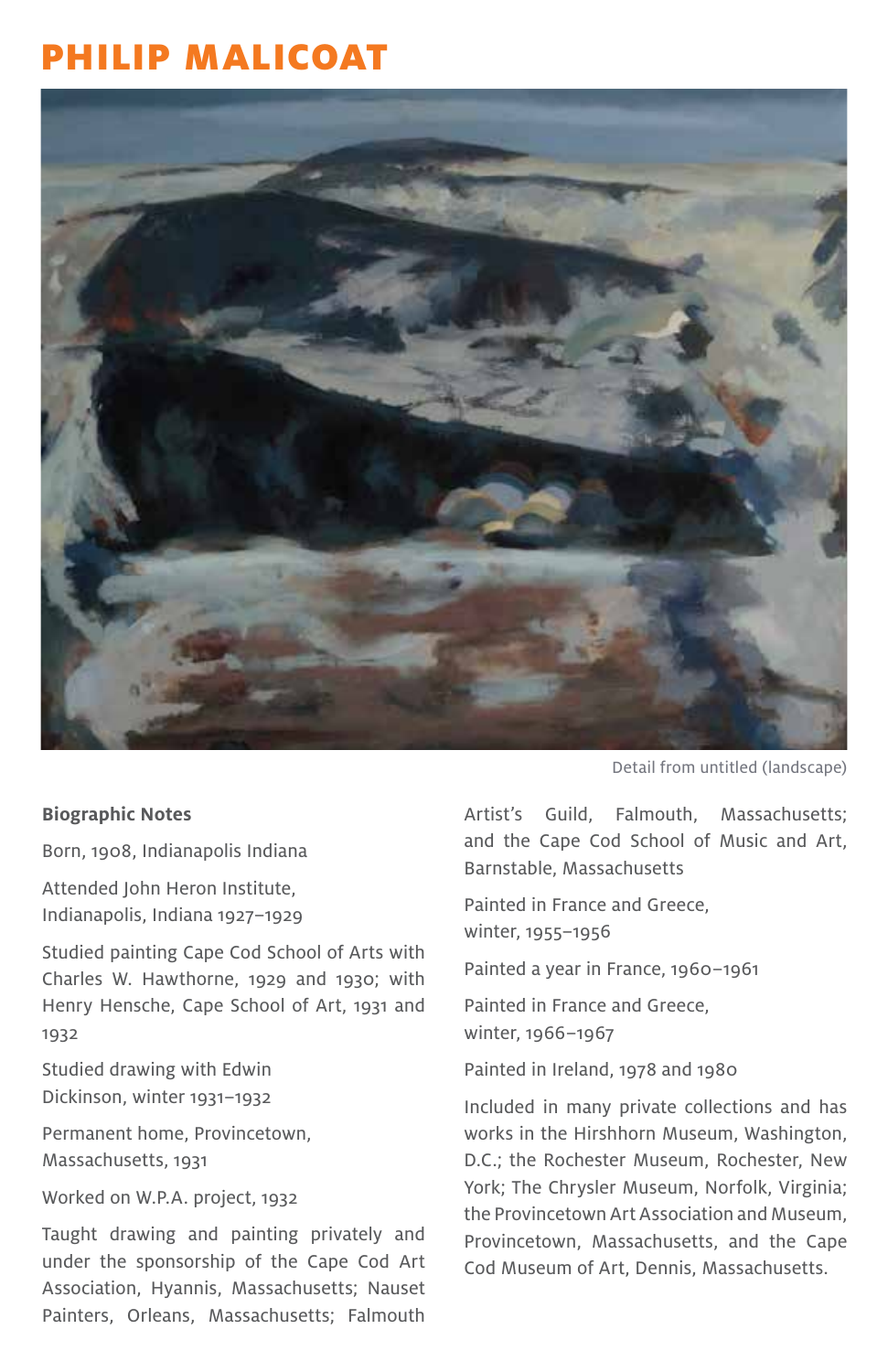

Detail from Variations On A Theme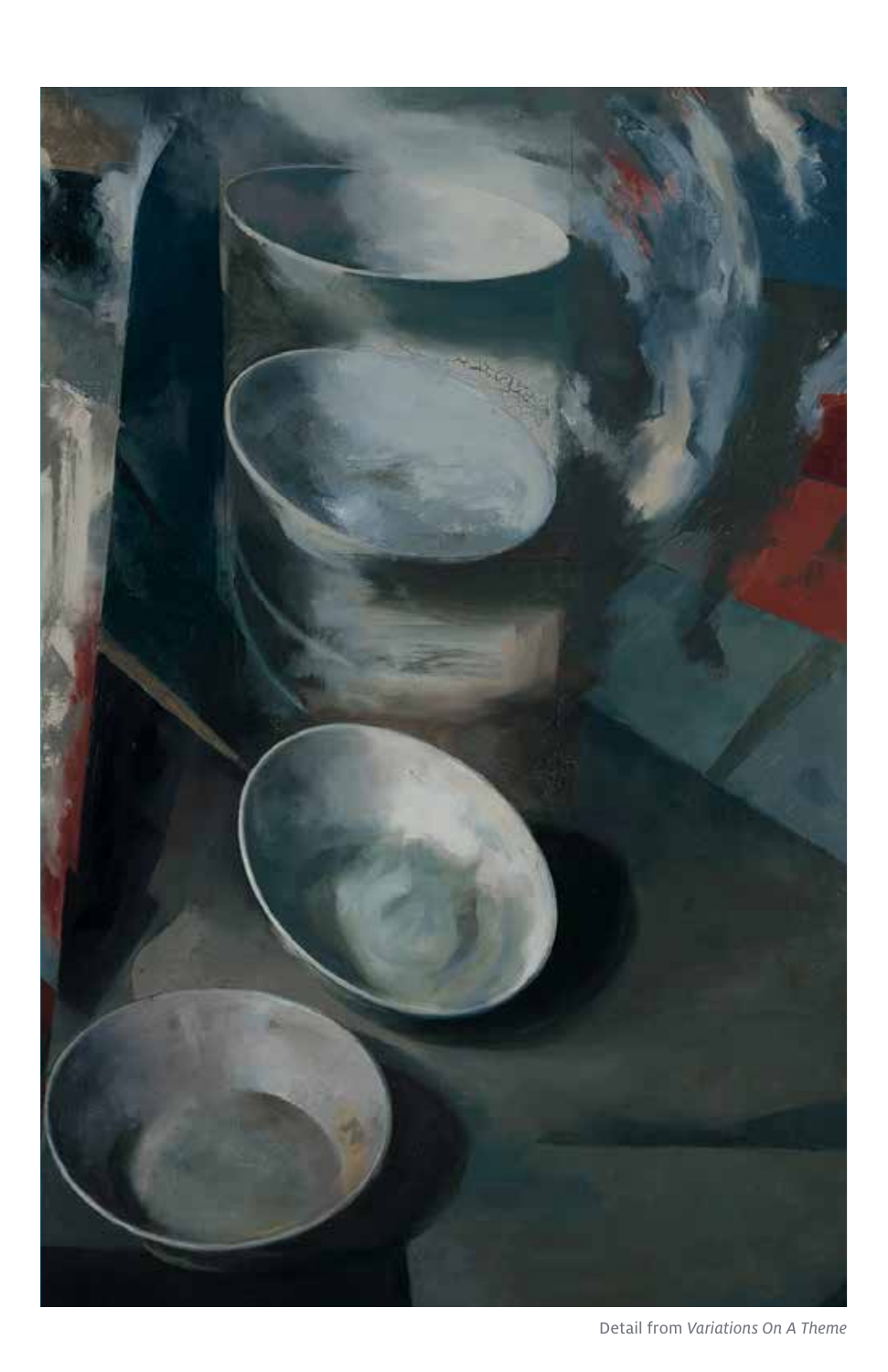## PHILIP MALICOAT



Detail from Chess Players

All works courtesy of the Philip Malicoat estate

Arrangement In The Dunes, 1935 Oil on linen, 64" x 73"

Barbara Malicoat, 1932 Oil on linen, 40" x 50"

Chess Players, 1937 Oil on linen, 50" x 42"

Figure Composition, 1964 Oil on linen, 46" x 40"

Interior, 1972 Oil on linen, 40" x 46"

Margaret (Nude), 1967–68 Oil on linen, 61" x 54"

My Backyard, 1972 Oil on linen, 54" x 60"

Reflection, 1969 Oil on linen, 50" x 44" Self Portrait, 1969 Oil on linen, 29" x 23"

Sonata Players, 1935–36 Oil on linen, 36" x 32"

Storm Over Sea, 1967 Oil on linen, 48" x 40"

Three Seasons, 1965 Oil on linen, 80" x 160"

Variations On A Theme, 1968 Oil on linen, 48" x 30"

untitled (landscape), 1975 Oil on linen, 70" x 60"

untitled (figure on blanket), 1975 Oil on linen, 48" x 40"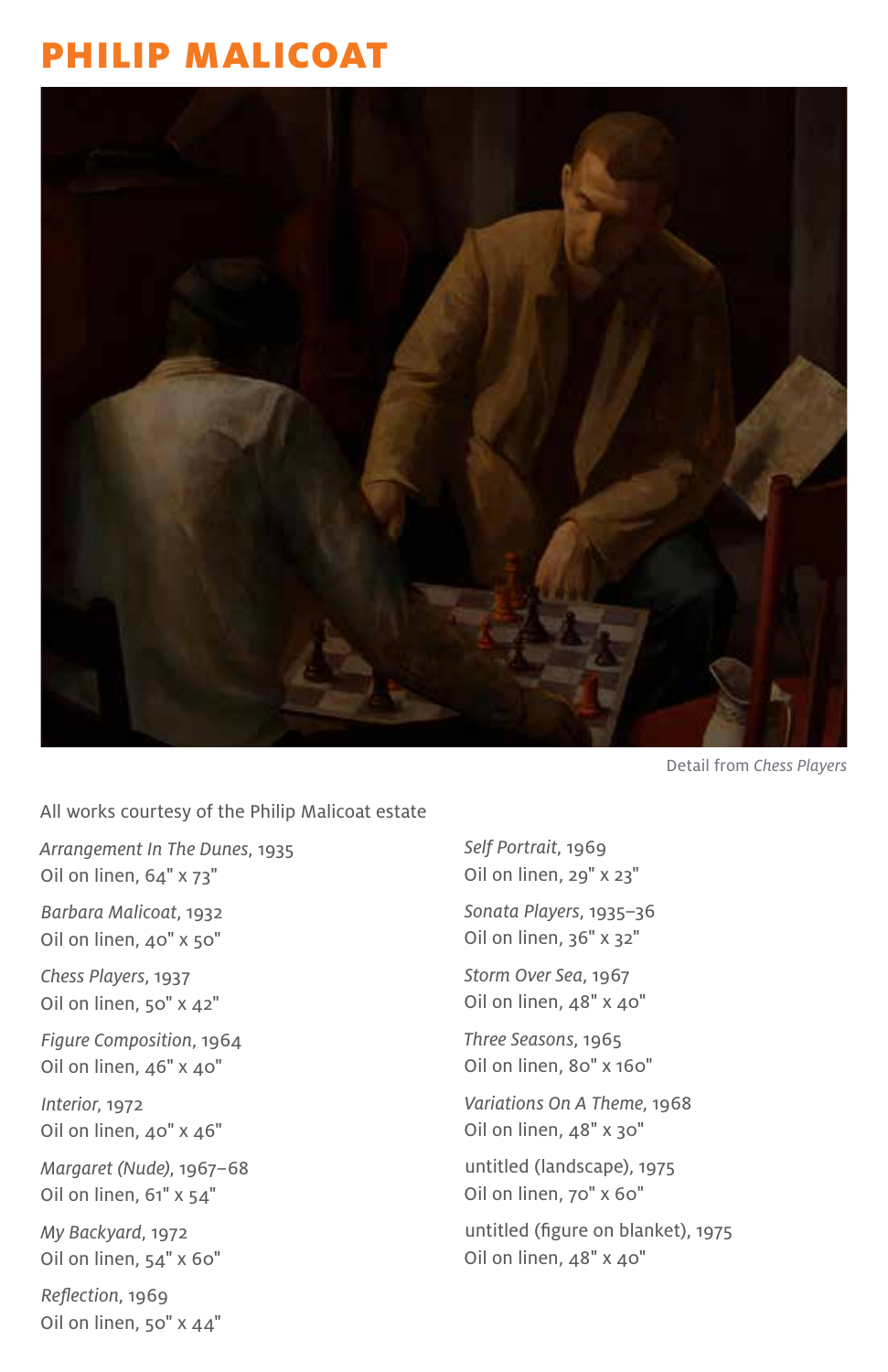

Detail from My Backyard